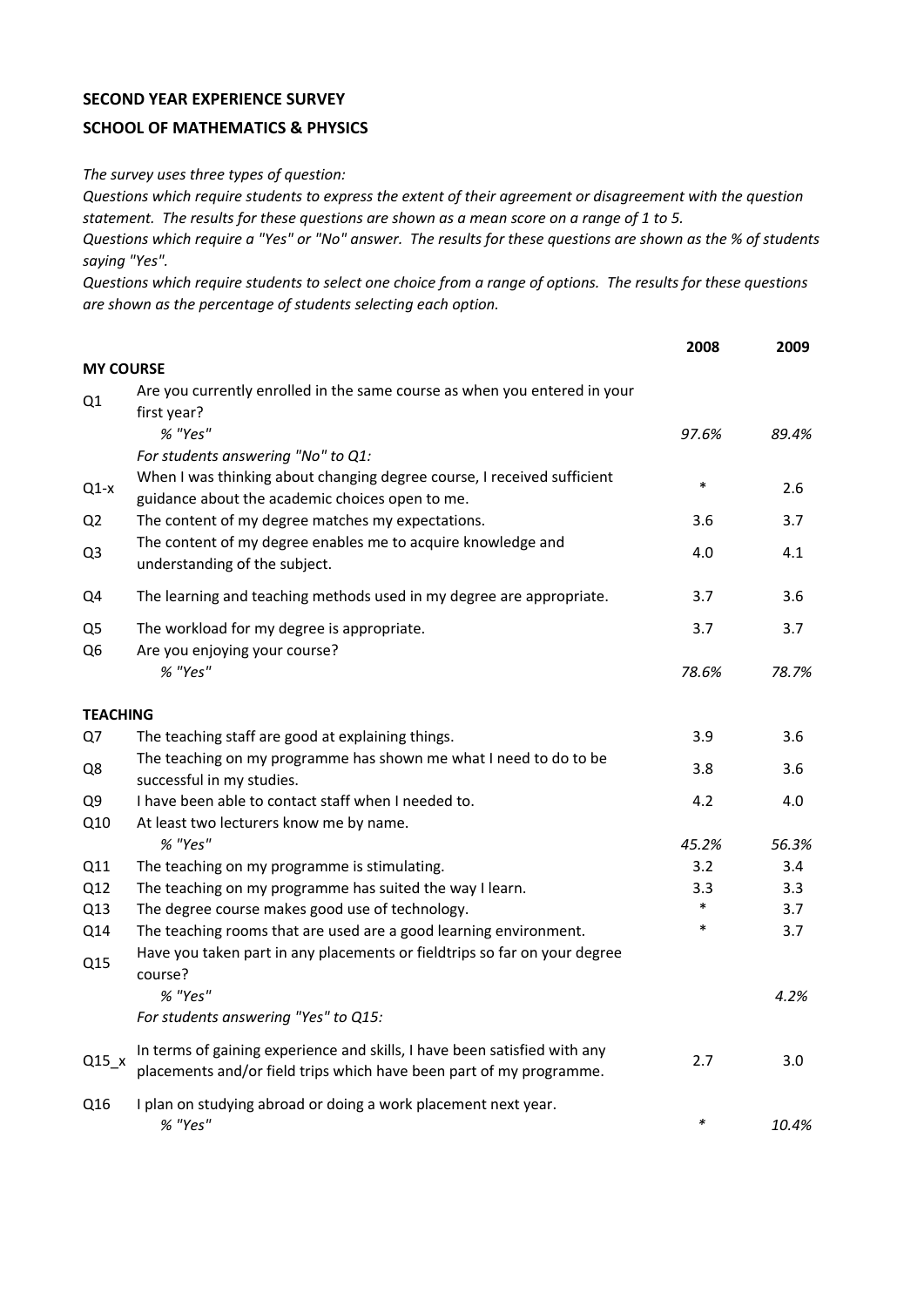|                 |                                                                                                      | 2008   | 2009   |
|-----------------|------------------------------------------------------------------------------------------------------|--------|--------|
|                 | <b>ASSESSMENT AND FEEDBACK</b>                                                                       |        |        |
| Q17             | Feedback on my work has been prompt (within three weeks of submission of<br>the work).               | 4.4    | 4.6    |
| Q18             | Feedback on my work has helped me in my learning.                                                    | 4.0    | 3.9    |
| Q19             | The criteria used in assessing work were made clear at the beginning of my<br>programme.             | 3.7    | 3.8    |
| Q <sub>20</sub> | I am satisfied with my academic performance on my modules.                                           | 3.2    | 3.4    |
| <b>SERVICES</b> |                                                                                                      |        |        |
|                 | Where I have used them, I have been satisfied with the following:                                    |        |        |
| Q <sub>21</sub> | <b>Accommodation Office</b>                                                                          | 3.5    | 3.4    |
| Q <sub>22</sub> | <b>Admissions Office</b>                                                                             | 3.9    | 3.7    |
| Q <sub>23</sub> | <b>Campus Eating Places</b>                                                                          | $\ast$ | 3.5    |
| Q24             | Careers Services, Work Placement Centre, Jobshop                                                     | 4.0    | 3.5    |
| Q <sub>25</sub> | <b>Counselling Service</b>                                                                           | $\ast$ | 2.9    |
| Q26             | <b>Disability Services</b>                                                                           | 4.4    | 3.3    |
| Q27             | <b>Health Services</b>                                                                               | 3.5    | $\ast$ |
| Q28             | <b>Finance Office</b>                                                                                | 3.7    | 3.8    |
| Q29             | Learning Development Service                                                                         | $\ast$ | 3.6    |
| Q30             | Queen's International                                                                                | 3.0    | 3.3    |
| Q31             | Queen's Sport (PEC)                                                                                  | $\ast$ | 3.6    |
| Q <sub>32</sub> | Student Jobshop                                                                                      | $\ast$ | 3.4    |
| Q <sub>33</sub> | <b>Student Records and Examinations</b>                                                              | 3.8    | 3.7    |
| Q34             | <b>Student Support</b>                                                                               | 3.9    | $\ast$ |
| Q <sub>35</sub> | <b>Student Guidance Centre</b>                                                                       | 4.1    | 3.9    |
| Q36             | Students' Union                                                                                      | $\ast$ | 4.1    |
| Q <sub>37</sub> | University Clubs and Societies                                                                       | $\ast$ | 3.7    |
| Q38             | The Students' Union has enhanced my experience at Queen's.                                           | $\ast$ | 3.6    |
| <b>ADVICE</b>   |                                                                                                      |        |        |
|                 | I have received sufficient guidance about the academic choices open to me:                           |        |        |
| Q39             | Post-admission (from Schools, Academic Staff)                                                        | 3.5    | ∗      |
| Q40             | When I was thinking about what modules I would take in second year                                   | $\ast$ | 3.2    |
| Q41             | Now that I am in my second year                                                                      | 3.6    | 3.2    |
| Q42             | Queen's information on tuition fees and bursaries was helpful.                                       | *      | 3.1    |
| Q43             | The most useful source of information on tuition fees and financial support<br>was:                  |        |        |
|                 | Secondary School                                                                                     | $\ast$ | *      |
|                 | E&LB/LEA                                                                                             | $\ast$ | *      |
|                 | <b>UCAS</b>                                                                                          | *      | *      |
|                 | Queen's literature (leaflets, correspondence)                                                        | 11.9%  | *      |
|                 | Queen's website                                                                                      | 88.1%  |        |
|                 | Other                                                                                                | $\ast$ | *      |
|                 | <b>LEARNING RESOURCES</b>                                                                            |        |        |
| Q44             | The library resources (eg, books, journals) are good enough for my needs.                            | 3.7    | 3.9    |
| Q45             | The library services (eg, borrower services, information, training) are good<br>enough for my needs. | 3.8    | 3.8    |
| Q46             | I have been able to access computers when I needed to.                                               | 4.0    | 3.9    |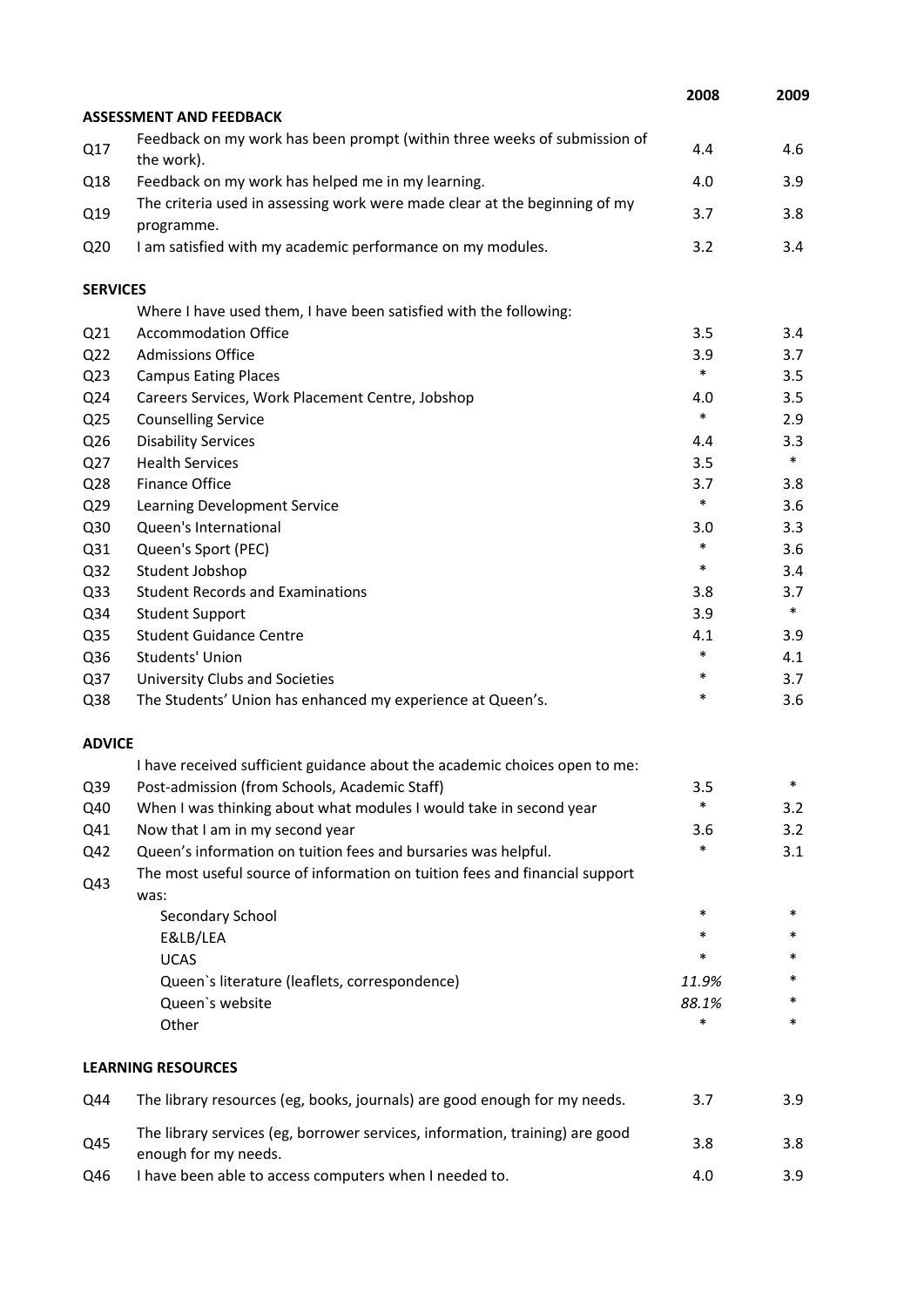|     |                                                                                                                                                      | 2008         | 2009         |
|-----|------------------------------------------------------------------------------------------------------------------------------------------------------|--------------|--------------|
|     | <b>STUDY LIFE BALANCE</b>                                                                                                                            |              |              |
| Q47 | How many hours of time-tabled classes (eg, lectures, tutorials, seminars,<br>practicals) have you had scheduled in an average week during term-time? |              |              |
|     | $0 - 6$                                                                                                                                              | 0.0%         | $0.0\%$      |
|     | $7 - 12$                                                                                                                                             | 38.1%        | 41.7%        |
|     | $13 - 18$                                                                                                                                            | 59.5%        | 58.3%        |
|     | 19-24                                                                                                                                                | 2.4%         | 0.0%         |
|     | $25+$                                                                                                                                                | 0.0%         | 0.0%         |
| Q48 | How many days per week during term-time do you typically come to Queen's<br>to study?                                                                |              |              |
|     | 1                                                                                                                                                    | 10.7%        | 0.0%         |
|     | $\overline{2}$                                                                                                                                       | 21.4%        | 6.4%         |
|     | 3                                                                                                                                                    | 21.4%        | 4.3%         |
|     | 4                                                                                                                                                    | 21.4%        | 23.4%        |
|     | $5+$                                                                                                                                                 | 25.0%        | 66.0%        |
| Q49 | Where are you living while you are attending Queen's?                                                                                                |              |              |
|     | At Home                                                                                                                                              | 40.5%        | 33.3%        |
|     | Other private accommodation                                                                                                                          | 59.5%        | 64.6%        |
|     | University run accommodation                                                                                                                         | 0.0%         | 2.1%         |
| Q50 | Have you been required to take on employment (part-time, full-time) to                                                                               |              |              |
|     | finance yourself through university?                                                                                                                 |              |              |
|     | % "Yes"                                                                                                                                              | 66.7%        | 66.7%        |
|     | For students answering "Yes" to Q50:                                                                                                                 |              |              |
|     | Q50_x Please select the number of hours you work in your job per week:                                                                               |              |              |
|     | $1 - 5$                                                                                                                                              | 10.7%        | 6.3%         |
|     | $6 - 10$                                                                                                                                             | 21.4%        | 34.4%        |
|     | $10 - 15$                                                                                                                                            | 42.9%        | 37.5%        |
|     | $16 - 20$                                                                                                                                            | 21.4%        | 18.8%        |
|     | $21 - 25$<br>$26+$                                                                                                                                   | 3.6%<br>0.0% | 3.1%<br>0.0% |
| Q51 | I find it difficult to balance academic and other commitments such as:                                                                               |              |              |
|     | Social Life                                                                                                                                          | 3.0          | 3.1          |
|     | Work (part-time, full-time)                                                                                                                          | 3.2          | 3.0          |
|     | Caring for others (parent, partner, children)                                                                                                        | 3.5          | 3.1          |
|     | PERSONAL DEVELOPMENT                                                                                                                                 |              |              |
| Q52 | My programme requires me to work with other students.                                                                                                | 3.5          | 3.4          |
|     |                                                                                                                                                      |              |              |
| Q53 | I have received sufficient advice about Personal Development Planning (PDP).                                                                         | 2.7          | 2.0          |
| Q54 | I am not as motivated towards my studies as I should be.                                                                                             | 2.8          | 2.9          |
| Q55 | I haven't done the background reading expected of me.                                                                                                | 3.3          | 3.0          |
| Q56 | Academic work at this level is harder than I expected it to be.                                                                                      | 3.0          | 3.0          |
| Q57 | I feel I have made the right choice of programme.                                                                                                    | 3.6          | 3.9          |
| Q58 | I know what I want to do when I graduate.                                                                                                            | 2.6          | 2.5          |
| Q59 | I am confident that my programme will lead to a job at a level that matches<br>my qualification.                                                     | 3.7          | 3.4          |
| Q60 | I enjoy the social side of being at Queen's.                                                                                                         | 3.8          | 3.8          |
| Q61 | I know about Degree Plus.                                                                                                                            | $\ast$       | 1.8          |
| Q62 | I have been encouraged to meet with a Careers Adviser to discuss my future<br>plans                                                                  | 2.6          | 2.2          |